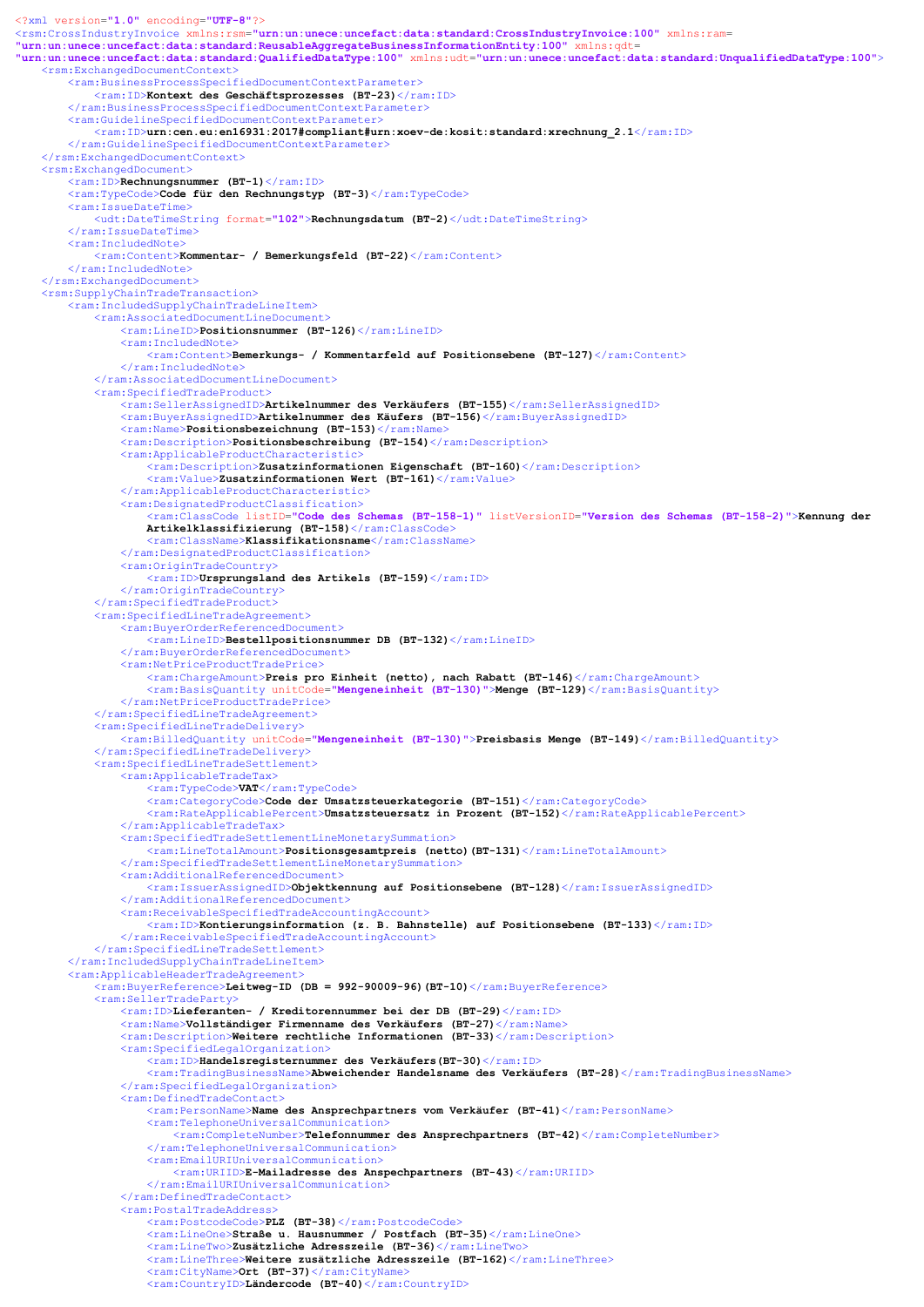```
</ram:PostalTradeAddress>
        <ram:URIUniversalCommunication>
            <ram:URIID schemeID="EM">Elektronische Adresse (E-Mail) des Verkäufers (BT-34)</ram:URIID>
        </ram:URIUniversalCommunication>
        <ram:SpecifiedTaxRegistration>
            <ram:ID schemeID="FC">Steuernummer vom Verkäufer (BT-32)</ram:ID>
        </ram:SpecifiedTaxRegistration>
        <ram:SpecifiedTaxRegistration>
            <ram:ID schemeID="VA">Umsatzsteuer-ID vom Verkäufer (BT-31)</ram:ID>
        </ram:SpecifiedTaxRegistration>
    </ram:SellerTradeParty>
    <ram:BuyerTradeParty>
        <ram:ID>Debitorennummer / Kundennummer (BT-46)</ram:ID>
        <ram:Name>Vollständiger Firmenname des Rechnungsempfängers (BT-44)</ram:Name>
        <ram:SpecifiedLegalOrganization>
            <ram:ID>Handelsregisternummer des Käufers (BT-47)</ram:ID>
            <ram:TradingBusinessName>Abweichender Handelsname des Käufers (BT-45)</ram:TradingBusinessName>
        </ram:SpecifiedLegalOrganization>
        <ram:DefinedTradeContact>
            <ram:PersonName>Name des Auftraggebers / Anforderers (BT-56)</ram:PersonName>
            <ram:TelephoneUniversalCommunication>
                <ram:CompleteNumber>Telefonnummer des Auftraggebers / Anforderers (BT-57)</ram:CompleteNumber>
            </ram:TelephoneUniversalCommunication>
            <ram:EmailURIUniversalCommunication>
                <ram:URIID>E-Mailadresse des Auftraggebers / Anforderers (BT-58)</ram:URIID>
            \langle /ram:EmailURIUniversalCommunication>
        </ram:DefinedTradeContact>
        <ram:PostalTradeAddress>
            <ram:PostcodeCode>PLZ (BT-53)</ram:PostcodeCode>
            <ram:LineOne>Straße u. Hausnummer / Postfach (BT-50)</ram:LineOne>
            <ram:LineTwo>Zusätzliche Adresszeile (BT-51)</ram:LineTwo>
            <ram:LineThree>Weitere zusätzliche Adresszeile (BT-163)</ram:LineThree>
            <ram:CityName>Ort (BT-52)</ram:CityName>
            <ram:CountryID>Ländercode (BT-55)</ram:CountryID>
        </ram:PostalTradeAddress>
        <ram:URIUniversalCommunication>
            <ram:URIID schemeID="EM">E-Mailadresse zur Rechnungsübermittlung (BT-49)</ram:URIID>
        </ram:URIUniversalCommunication>
        <ram:SpecifiedTaxRegistration>
            <ram:ID schemeID="VA">Umsatzsteuer-ID des Käufers (BT-48)</ram:ID>
        </ram:SpecifiedTaxRegistration>
   </ram:BuyerTradeParty>
   <ram:SellerTaxRepresentativeTradeParty>
        <ram:ID/<ram:Name>Vollständiger Name des steuerlichen Vertreters des Verkäufers (BT-62)</ram:Name>
        <ram:PostalTradeAddress>
            <ram:PostcodeCode>PLZ (BT-67)</ram:PostcodeCode>
            <ram:LineOne>Straße u. Hausnummer / Postfach (BT-64)</ram:LineOne>
            <ram:LineTwo>Zusätzliche Adresszeile (BT-65)</ram:LineTwo>
            <ram:LineThree>Weitere zusätzliche Adresszeile (BT-164)</ram:LineThree>
            <ram:CityName>Ort (BT-66)</ram:CityName>
            <ram:CountryID>Ländercode (BT-69)</ram:CountryID>
        </ram:PostalTradeAddress>
        <ram:SpecifiedTaxRegistration>
            <tam:ID schemeID="VA">Umsatzsteuer-ID des steuerlichen Vertreters (BT-63)</ram:ID>
        </ram:SpecifiedTaxRegistration>
   </ram:SellerTaxRepresentativeTradeParty>
   <ram:SellerOrderReferencedDocument>
        <ram:IssuerAssignedID>Auftragsnummer (BT-14)</ram:IssuerAssignedID>
   </ram:SellerOrderReferencedDocument>
   <ram:BuyerOrderReferencedDocument>
        <ram:IssuerAssignedID>Bestellnummer (BT-13)</ram:IssuerAssignedID>
   </ram:BuyerOrderReferencedDocument>
   <ram:ContractReferencedDocument>
        <ram:IssuerAssignedID>Rahmenvertragsnummer (BT-12)</ram:IssuerAssignedID>
   </ram:ContractReferencedDocument>
   <ram:AdditionalReferencedDocument>
        <ram:IssuerAssignedID schemeID="AAJ">Objektkennung (BT-18)</ram:IssuerAssignedID>
        <ram:TypeCode>130</ram:TypeCode>
    </ram:AdditionalReferencedDocument>
    <ram:AdditionalReferencedDocument>
        <ram:IssuerAssignedID schemeID="AAG">Vergabenummer (BT-17)</ram:IssuerAssignedID>
        <ram:TypeCode>50</ram:TypeCode>
    </ram:AdditionalReferencedDocument>
    <ram:SpecifiedProcuringProject>
        \langle \texttt{ram:ID>Projectnummer} (BT-11) \langle \texttt{ram:ID>}\langleram:Name/</ram:SpecifiedProcuringProject>
 /ram:ApplicableHeaderTradeAgreement
<ram:ApplicableHeaderTradeDelivery>
   <ram:ShipToTradeParty>
       <ram:ID>Kennung des Lieferorts (BT-71)</ram:ID>
        <tam:Name>Vollständiger Firmenname des Waren- bzw. Leistungsempfängers (BT-70)</ram:Name>
        <ram:PostalTradeAddress>
            <ram:PostcodeCode>PLZ (BT-78)</ram:PostcodeCode>
            <ram:LineOne>Straße u. Hausnummer / Postfach (BT-75)</ram:LineOne>
            <ram:LineTwo>Zusätzliche Adresszeile (BT-76)</ram:LineTwo>
            <ram:LineThree>Weitere zusätzliche Adresszeile (BT-165)</ram:LineThree>
            <ram:CityName>Ort (BT-77)</ram:CityName>
            <ram:CountryID>Ländercode (BT-80)</ram:CountryID>
        </ram:PostalTradeAddress>
   </ram:ShipToTradeParty>
   <ram:ActualDeliverySupplyChainEvent>
       <ram:OccurrenceDateTime>
            <udt:DateTimeString format="102">Lieferdatum (BT-72)</udt:DateTimeString>
        </ram:OccurrenceDateTime>
   </ram:ActualDeliverySupplyChainEvent>
   <ram:DespatchAdviceReferencedDocument>
        <ram:IssuerAssignedID>Lieferscheinnummer (BT-16)</ram:IssuerAssignedID>
   </ram:DespatchAdviceReferencedDocument>
</ram:ApplicableHeaderTradeDelivery>
<ram:ApplicableHeaderTradeSettlement>
    <ram:PaymentReference>Verwendungszweck (BT-83)</ram:PaymentReference>
```